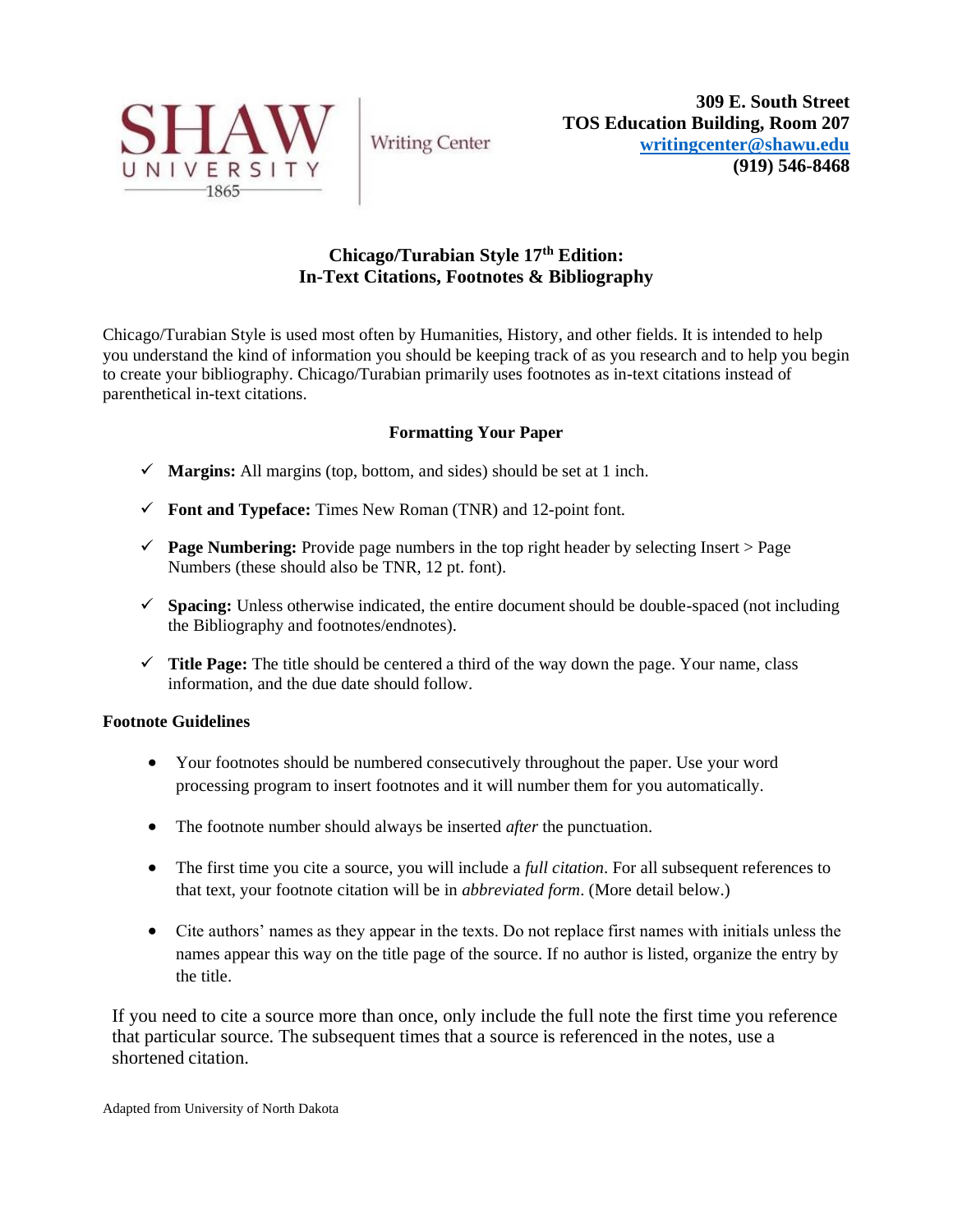This typically consists of the author's last name or the first few words of a title, followed by a comma andpage number.

 $\checkmark$  First time the source is cited.

11. Harold Nicholson, *The Evolution of Diplomacy* (New York: Collier Books, 1962), 35.

✓ Second time the source is cited, **if not** cited immediately after the first reference:

12. Nicholson, 35.

If the same source is cited two or more times in consecutive order, then the term "Ibid." (followed by a comma and page number if citing a different page number than in the citation above it), can be used in place of the citation. "Ibid" is a term that means "in the same place."

### **Footnotes Example**

<sup>1</sup> David Harvey, "Modernity and Modernism," in *The Condition of Postmodernity: An* Enquiry into the Origins of Cultural Change (Malden, MA: Blackwell, 19990), 12.

 $2$  Thid

<sup>3</sup> Ibid., 13.

<sup>4</sup> Immanuel Kant. "An Answer to the Ouestion: What is Enlightenment?" in Perpetual Peace and Other Essays, trans. Ted Humphrey (1784; tept., Indianapolis: Hackett, 1983), 41.

 $5$  Ibid. 44.

<sup>6</sup> Harvey, *The Condition of Postmodernity*, 22.

Enter the bibliographic information next to the footnote at the bottom of the page.

Adapted from University of North Dakota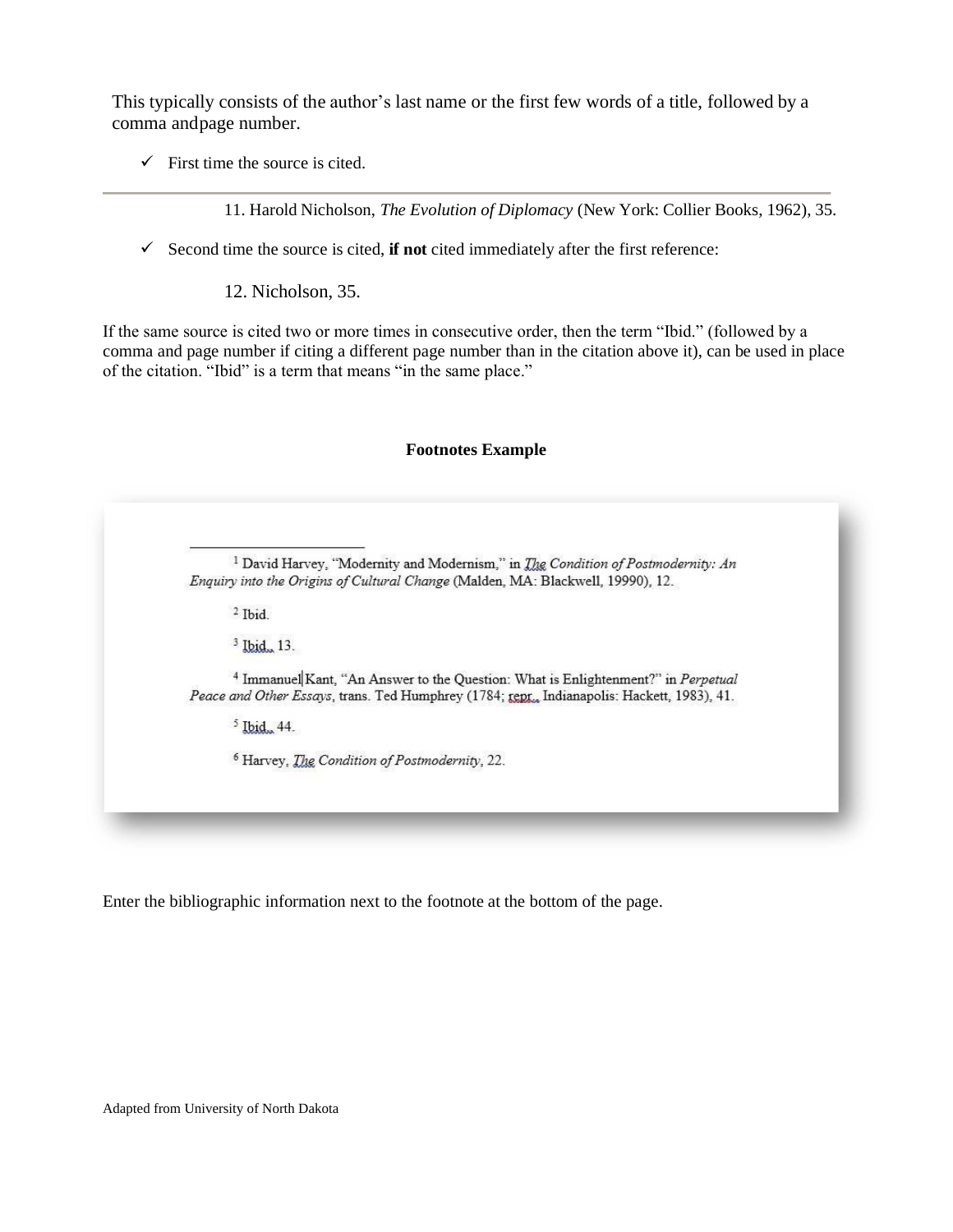## **Creating the Bibliography**

- ✓ **Page Numbering:** Continue the page numbering from the main body of your paper.
- ✓ **Title:** "Bibliography" should be centered and one inch from the top of the page.
- ✓ **Spacing:** The bibliography page is single spaced as opposed to the rest of the document. Additionally, there are two blank lines between "Bibliography" and the first entry, and a single blank line between entries.
- ✓ **Indenting:** The only lines of the citation that need to be indented are those beyond the first line, if the citation is multiple lines long.
- ✓ **Organization:** Sources should be listed alphabetically by the author's last name. If there is no author, use the first word in the title of the source other than *A, An,* or *The.*

### **Sample Bibliography**

 $22$ 

#### Bibliography

Agamben, Giorgio. Homo Sacer: Sovereign Power and Bare Life. Translated by Daniel Heller-Roszen. Stanford: Stanford University Press, 1998.

Dean, Jodi. Democracy and Other Neoliberal Fantasies: Communicative Capitalism and Left Politics. Durham: Duke University Press, 2009.

DeLanda, Manuel. A New Philosophy of Society: Assemblage Theory and Social Complexity. London: Continuum, 2006.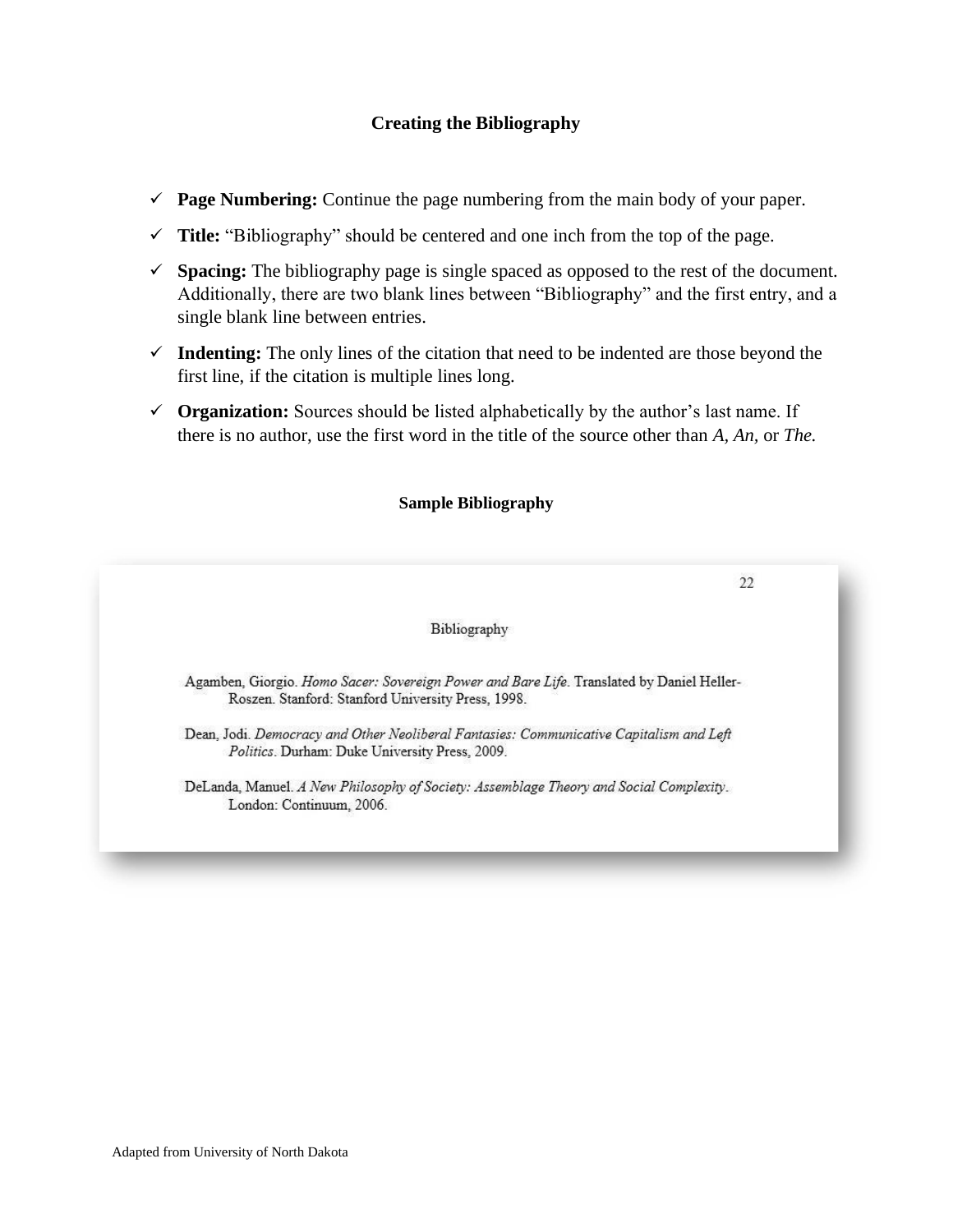# **Documentation Guide**

### **Books**

|                    | Footnote                                                                                                                                  |
|--------------------|-------------------------------------------------------------------------------------------------------------------------------------------|
| Book (one author)  | Author's First Name Last Name, Title in Italics and in Headline Style (City of<br>Publication: Publisher, Year), page number if relevant. |
|                    | <b>Example:</b> Richard J. Evans, The Coming of the Third Reich, (New York:<br>Penguin Group, 2004), 95.                                  |
|                    | Subsequent references to the same text:                                                                                                   |
|                    | Author's Last name, Title in Shortened Form, page number.                                                                                 |
|                    | <b>Example:</b><br>[new footnote number]. Evans, Third Reich, 102.                                                                        |
|                    | <b>Bibliography</b><br>Author's Last Name, First Name. Title. City: Publisher, Year.                                                      |
|                    | <b>Example:</b> Evans, Richard J. The Coming of the Third Reich. New York: Penguin<br>Group, 2004.                                        |
| Book (two authors) | Footnote                                                                                                                                  |
|                    | Author #1's First Name Last Name and Author #2 First name Last Name, Title<br>(City: Publisher, Date), page number if relevant.           |
|                    | <b>Example:</b> William Kerrigan and Gordon Braden, The Idea of the Renaissance,<br>(Baltimore: Johns Hopkins UP, 1989), 40.              |
|                    |                                                                                                                                           |
|                    | Subsequent references to the same text:<br>Author #1's Last name and Author #2's Last name, Title, page number.                           |
|                    | Example:                                                                                                                                  |
|                    | [new footnote number]. Kerrigan and Braden, Idea of Renaissance, 46.                                                                      |
|                    | <b>Bibliography</b>                                                                                                                       |
|                    | Author #1's Last Name, First Name, and Author #2's First name Last name.<br>Title. City: Publisher, Year.                                 |
|                    | <b>Example:</b>                                                                                                                           |
|                    | Kerrigan, William and Gordon Braden, The Idea of the Renaissance.<br>Baltimore: Johns Hopkins UP, 1989.                                   |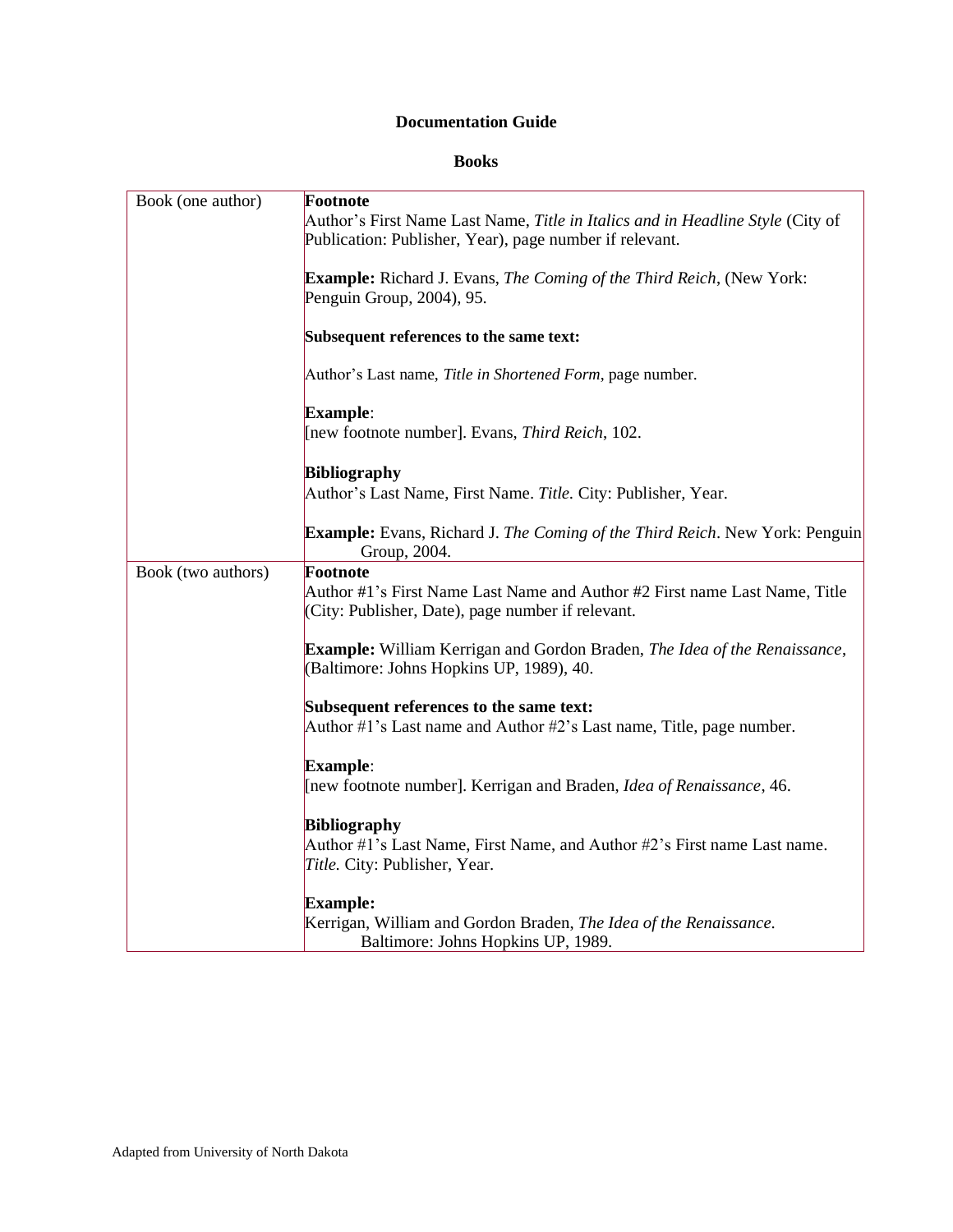| Book (three or more   | Footnote                                                                            |
|-----------------------|-------------------------------------------------------------------------------------|
| authors)              | Author #1's First Name Last Name et al., <i>Title</i> (City: Publisher, Date), page |
|                       | number if relevant.                                                                 |
|                       |                                                                                     |
|                       | <b>Example:</b> Randall Arendt et al., Growing Greener: Putting Conservation into   |
|                       | Local Plans and Ordinances (Washington, DC: Island Press, 1999).                    |
|                       |                                                                                     |
|                       | Subsequent references to the same text:                                             |
|                       | Author #1's Last Name et al., Title, page number.                                   |
|                       |                                                                                     |
|                       | <b>Example:</b>                                                                     |
|                       | [new footnote number]. Arendt et al., Growing Greener.                              |
|                       |                                                                                     |
|                       | <b>Bibliography</b>                                                                 |
|                       | Author #1's Last name, First name, Author #2's First Name Last Name. Title.         |
|                       | City: Publisher, Year.                                                              |
|                       |                                                                                     |
|                       | Example: Arendt, Randall, Holly Harper, Stephen Kuter, and Diane                    |
|                       | Rosencrance. Growing Greener: Putting Conservation into Local Plans                 |
|                       | and Ordinances. Washington, DC: Island Press, 1999.                                 |
|                       |                                                                                     |
|                       | Note: In contrast to footnotes, bibliographic citations for works with four or      |
|                       | more authors should include the names of all authors.                               |
| Chapters and Works in | Footnote                                                                            |
| Anthologies with an   | Author's First Name Last Name, "Chapter Title," in <i>Book Title</i> , ed. Editor's |
| Author                | name (City: Publisher, Year), page number if relevant.                              |
|                       |                                                                                     |
|                       | <b>Example:</b> John E. Calfee, "Concerns About a Link Between Vaccines and         |
|                       | Autism Are Unfounded," in Vaccines, ed. Noel Merino (Detroit: Greenhaven            |
|                       | Press, 2012), 82.                                                                   |
|                       |                                                                                     |
|                       | Subsequent references to the same text:                                             |
|                       | Author's Last Name, Chapter Title, page number.                                     |
|                       |                                                                                     |
|                       | <b>Example:</b>                                                                     |
|                       | [new footnote number]. Calfee, "Link Between Vaccines," 83.                         |
|                       | <b>Bibliography</b>                                                                 |
|                       | Author's Last Name, First Name. "Chapter Title." In <i>Book Title</i> , edited by   |
|                       | Editor's Name, page numbers of chapter. City: Publisher, Year.                      |
|                       |                                                                                     |
|                       | <b>Example:</b> Calfee, John E. "Concerns About a Link Between Vaccines and         |
|                       | Autism Are Unfounded." In Vaccines, edited by Noel Merino. Detroit:                 |
|                       | Greenhaven Press, 2012.                                                             |
|                       |                                                                                     |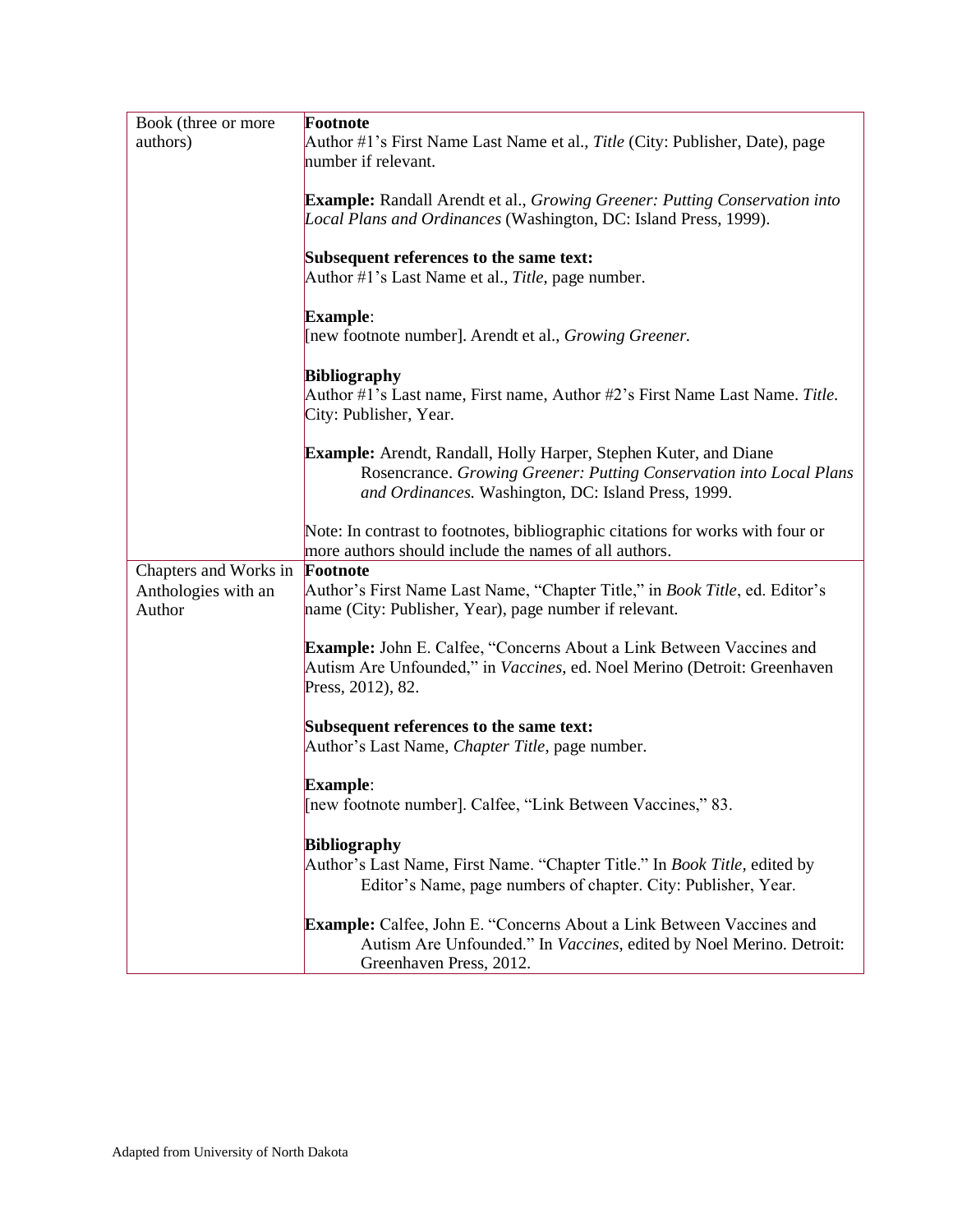### **Online Journal Articles**

| Online Journal | Footnote                                                                             |
|----------------|--------------------------------------------------------------------------------------|
| Article with a | Author's First Name Last Name, "Title of Article," <i>Journal Title</i> Volume,      |
|                |                                                                                      |
| DOI/URL        | no. Issue (Year): page $#$ , DOI/URL.                                                |
|                |                                                                                      |
|                | Example: James C. Van Hook, "Politics in Cold War Germany," German                   |
|                | Politics & Society 25, no. 2 (Summer 2007), 104,                                     |
|                | https://doi.org/10.3167/gps.2007.250207.                                             |
|                |                                                                                      |
|                |                                                                                      |
|                | Subsequent references to the same text:                                              |
|                | Author's Last Name, "Title of Article," page #.                                      |
|                |                                                                                      |
|                | <b>Example:</b>                                                                      |
|                | [new footnote number]. Van Hook, "Cold War Germany," 108.                            |
|                |                                                                                      |
|                | <b>Bibliography</b>                                                                  |
|                | Author's Last Name, First Name. "Title of Article." <i>Journal Title</i> Volume, no. |
|                | Issue (Year): Page range of article [if provided]. DOI/URL.                          |
|                |                                                                                      |
|                | <b>Example:</b> Van Hook, James C. "Politics in Cold War Germany." German            |
|                | <i>Politics &amp; Society 25, no. 2 (Summer 2007): 104-16.</i>                       |
|                |                                                                                      |
|                | https://doi.org/10.3167/gps.2007.250207.                                             |

# **Online Articles**

| Article (found | Footnote                                                                                                                                                                                                                                       |
|----------------|------------------------------------------------------------------------------------------------------------------------------------------------------------------------------------------------------------------------------------------------|
| on web page)   | Author's First Name Last Name, "Title of Article," <i>Publisher</i> , Date of Publication,                                                                                                                                                     |
|                | accessed Date of Access, URL.                                                                                                                                                                                                                  |
|                | <b>Example:</b> Robin Black, "President Obama: Why Don't You Read More<br>Women?" Salon, August 24, 2011, accessed October 30, 2011,<br>http://www.salon.com/books/writing/index.html?story=/books/feature/2011/08/24/obama<br>summer_reading. |
|                | Subsequent references to the same text:<br>Author's Last Name, "Title of Article."                                                                                                                                                             |
|                | <b>Example:</b>                                                                                                                                                                                                                                |
|                | [new footnote number]. Black, "President Obama: Why Don't You Read More Women?"                                                                                                                                                                |
|                | <b>Bibliography</b>                                                                                                                                                                                                                            |
|                | Author's Last Name First Name. "Title of Article." <i>Publisher</i> , Date of Publication.<br>Accessed Date of Access. URL.                                                                                                                    |
|                | <b>Example:</b>                                                                                                                                                                                                                                |
|                | Black, Robin. "President Obama: Why Don't You Read More Women?," Salon, August                                                                                                                                                                 |
|                | 24, 2011. Accessed October 30, 2011.                                                                                                                                                                                                           |
|                | http://www.salon.com/books/writing/index.html?                                                                                                                                                                                                 |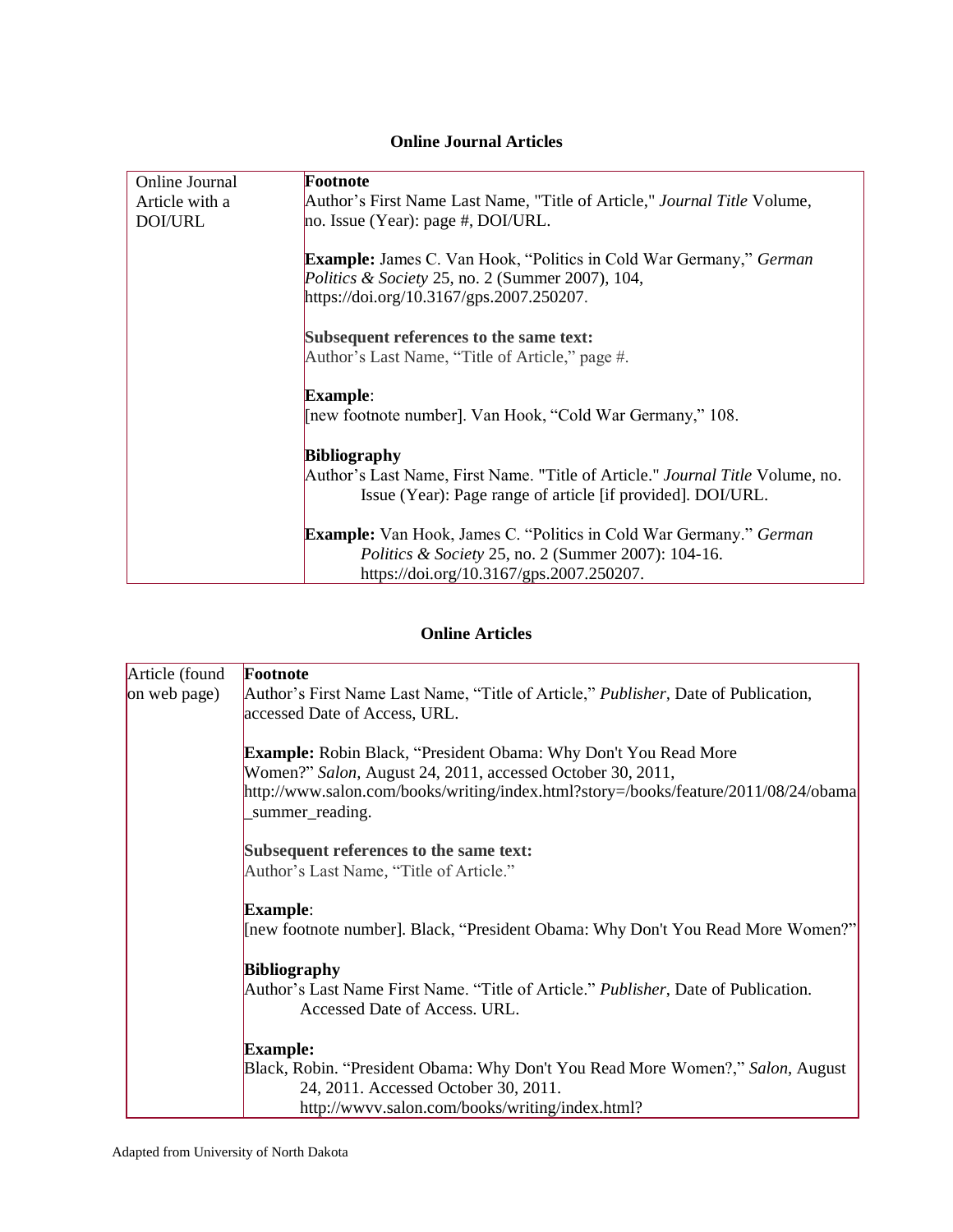|                          | story=/books/feature/2011/08/2 4/obama _ summer _reading.                                                                                                                                                                                          |
|--------------------------|----------------------------------------------------------------------------------------------------------------------------------------------------------------------------------------------------------------------------------------------------|
|                          |                                                                                                                                                                                                                                                    |
|                          |                                                                                                                                                                                                                                                    |
| Website/web              | Footnote                                                                                                                                                                                                                                           |
| page (known<br>author)   | Author's First Name Last Name, "Title of Webpage," Title of Site as a Whole,<br>Publishing, Owner or Sponsor of Site, publication/access date, URL.                                                                                                |
|                          | Example: Michael Barns, "An Overview of the Korean War," Authentic History,<br>accessed March 12, 2015, http://www.authentichistory.com/1946-1960/2-korea/1-<br>overview/.                                                                         |
|                          | Subsequent references to the same text:<br>Author's Last Name, "Title of Article."                                                                                                                                                                 |
|                          | Example:                                                                                                                                                                                                                                           |
|                          | [new footnote number]. Barnes, "An Overview of the Korean War."                                                                                                                                                                                    |
|                          | <b>Bibliography</b>                                                                                                                                                                                                                                |
|                          | Author's Last Name, First Name. "Title of Webpage." Publisher, Date of<br>Publication. Accessed Date of Access. URL.                                                                                                                               |
|                          | <b>Example:</b> Barns, Michael. "An Overview of the Korean War," Authentic History,<br>accessed March 12, 2015, http://www.authentichistory.com/1946-1960/2-<br>korea/1- overview/.                                                                |
| Website/web              | Footnote                                                                                                                                                                                                                                           |
| page (unknown<br>author) | "Title of Web page," Title of Site as a Whole,<br>Publishing, Owner or Sponsor of Site, publication/access date, URL.                                                                                                                              |
|                          | <b>Example:</b> "The Foreign Missionary Movement in the 19th and Early<br>20th Centuries," TeacherServe, National Humanities Center, last revised September<br>2005, http://nationalhumanitiescenter.org/tserve/nineteen/nkeyinfo/fmmovementd.htm. |
|                          | Subsequent references to the same text:<br>"Title of Article."                                                                                                                                                                                     |
|                          | Example:<br>Thew footnote number]. "The Foreign Missionary Movement."                                                                                                                                                                              |
|                          | Bibliography                                                                                                                                                                                                                                       |
|                          | "Title of Webpage." Title of Site as a Whole.                                                                                                                                                                                                      |
|                          | Owner or Sponsor of Site. Publication/access date, URL.                                                                                                                                                                                            |
|                          | <b>Example:</b> "The Foreign Missionary Movement in the 19th and Early 20th<br>Centuries." TeacherServe. National Humanities Center. Last modified<br>September 2005.                                                                              |
|                          | http://nationalhumanitiescenter.org/tserve/nineteen/nkeyinfo/fmmovementd.htm.                                                                                                                                                                      |
| <b>Blog Post</b>         | Footnote<br>Author's First Name Last Name, "Title of Blog Post," Title of Blog (blog), Title of                                                                                                                                                    |
|                          | Larger Publication if Applicable, Month Day, Year Posted, URL.                                                                                                                                                                                     |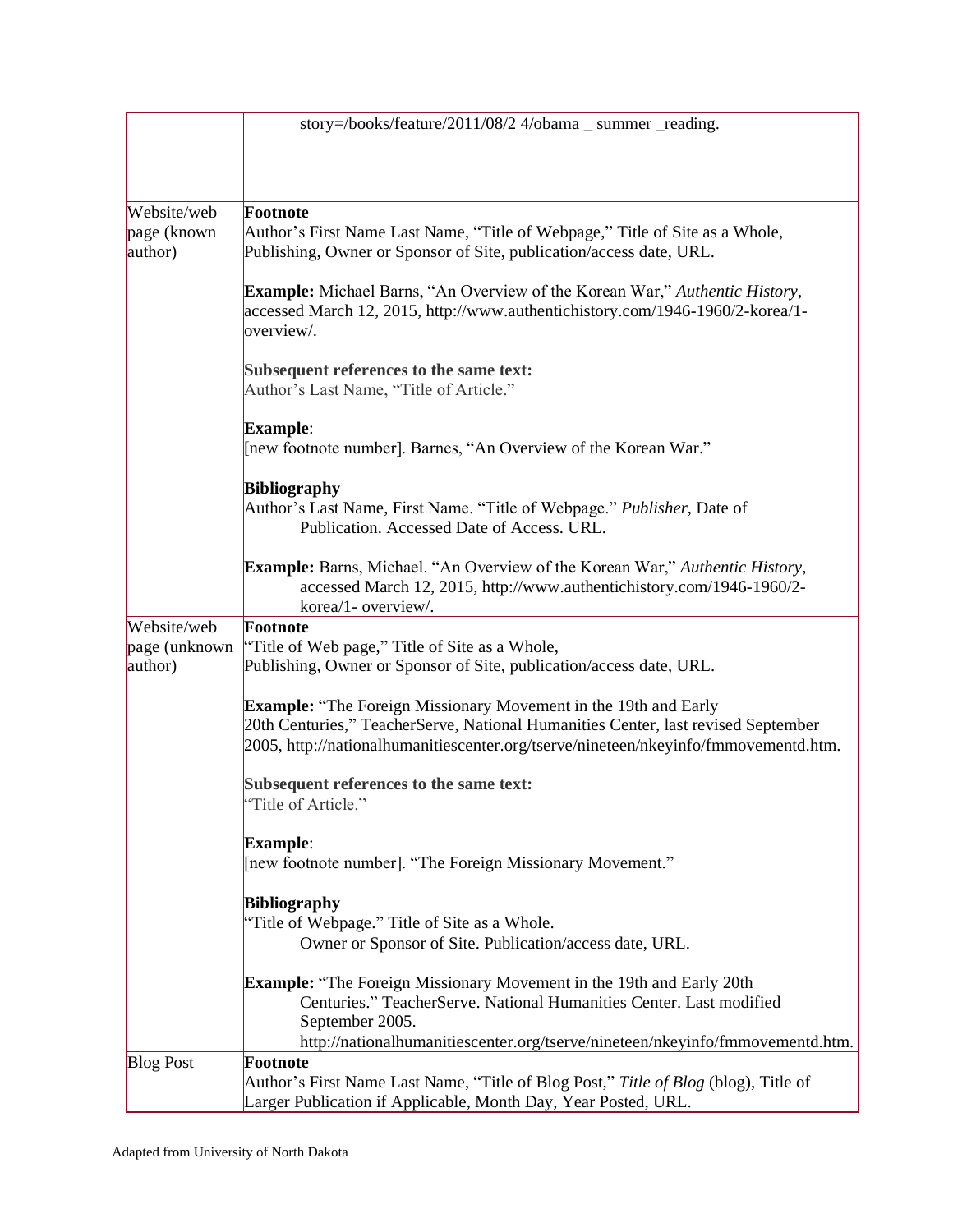| <b>Example:</b> Jason B. Jones, "Getting More Done with<br>Emoji," ProfHacker (blog), Chronicle of Higher Education, November 22, 2016,<br>https://www.chronicle.com/blogs/profhacker/getting-more-done-with-emoji/63240.   |
|-----------------------------------------------------------------------------------------------------------------------------------------------------------------------------------------------------------------------------|
| Subsequent references to the same text:<br>Author's Last Name, "Title of Blog Post."                                                                                                                                        |
| <b>Example:</b><br>[new footnote number]. Jones, "Getting More Done with Emoji."                                                                                                                                            |
| <b>Bibliography</b><br>Author's Last Name First Name, "Title of Blog Post," Title of Blog (blog), Title of<br>Larger Publication if Applicable, Month Day, Year Posted, URL.                                                |
| <b>Example:</b>                                                                                                                                                                                                             |
| Jones, Jason B. "Getting More Done with Emoji." <i>ProfHacker</i> (blog). <i>Chronicle of</i><br>Higher Education, November 22, 2016.<br>https://www.chronicle.com/blogs/profhacker/getting-more-done-with-<br>emoji/63240. |

# **Film, Videos, and Podcasts**

| Film            | Footnote                                                                                                                  |
|-----------------|---------------------------------------------------------------------------------------------------------------------------|
|                 | Title of Motion Picture, directed by                                                                                      |
|                 | Director First Name Surname (Year released; Place of Publication: Publisher,                                              |
|                 | Year). Format.                                                                                                            |
|                 | <b>Example:</b> Rear Window, directed by Alfred Hitchcock (1954; Universal City, CA:<br>Universal Home Video, 2001). DVD. |
|                 |                                                                                                                           |
|                 | Subsequent references to the same text:                                                                                   |
|                 | Title of Motion Picture.                                                                                                  |
|                 | <b>Example:</b>                                                                                                           |
|                 | [new footnote number]. Title of Motion Picture.                                                                           |
|                 | <b>Bibliography</b>                                                                                                       |
|                 | Title of Motion Picture, directed by                                                                                      |
|                 | Director First Name Surname (Year released; Place of Publication: Publisher,<br>Year). Format.                            |
|                 | <b>Example:</b>                                                                                                           |
|                 | Rear Window, directed by Alfred Hitchcock (1954; Universal City, CA:<br>Universal Home Video, 2001). DVD.                 |
| Film from a     | Footnote                                                                                                                  |
| Streaming       | Director's First Name Last Name, dir. Title of Film. Production Company, Year of                                          |
| Video Service   | release. URL.                                                                                                             |
| (Netflix, Hulu, |                                                                                                                           |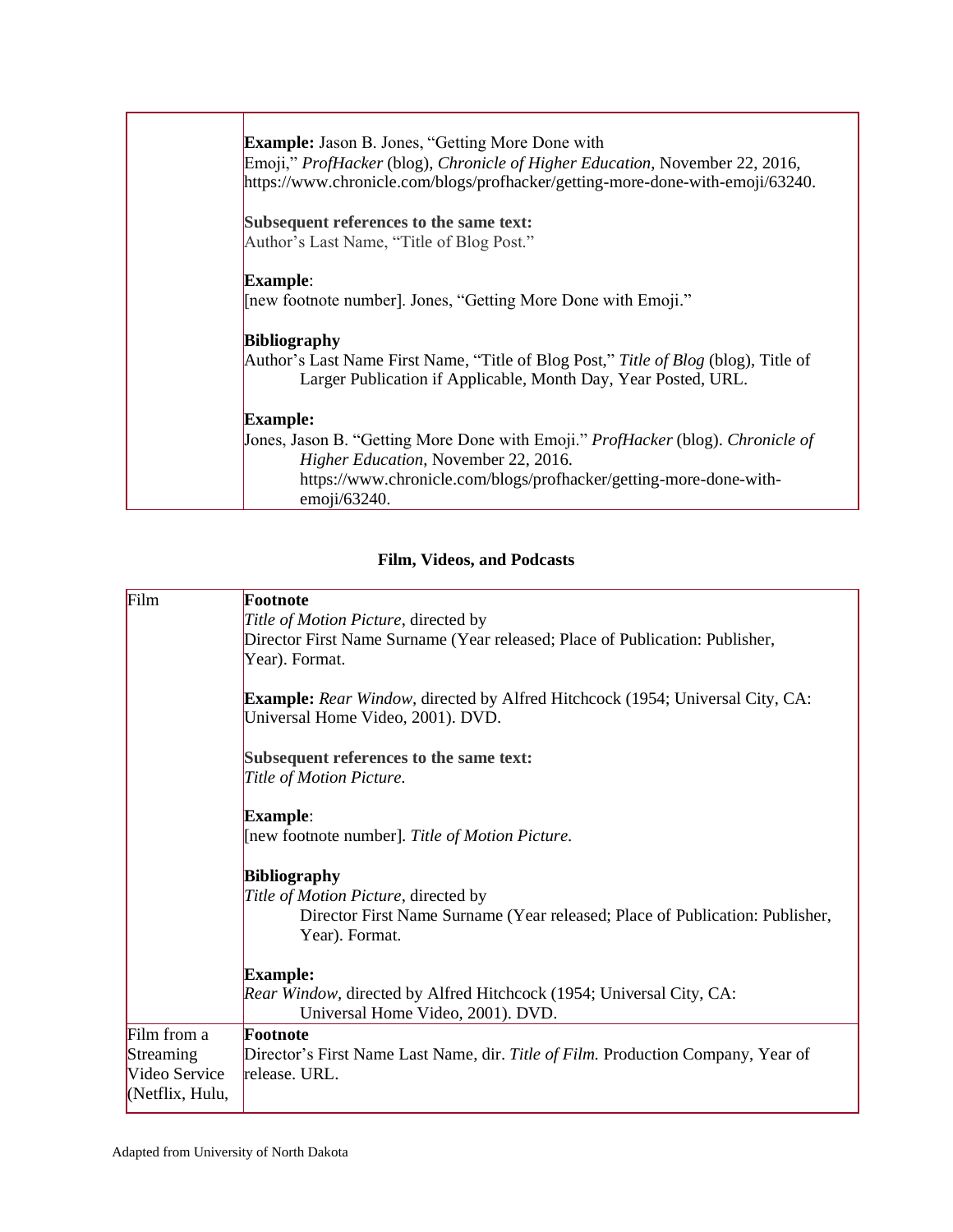| etc.)                            | Amazon Prime, Example: Ava DuVernay, dir. 13th. Sherman Oaks, CA: Kandoo Films, 2016.<br>https://www.netflix.com/title/80091741.                                 |
|----------------------------------|------------------------------------------------------------------------------------------------------------------------------------------------------------------|
|                                  |                                                                                                                                                                  |
|                                  | Subsequent references to the same text:<br>Director's Last Name, Title of Film.                                                                                  |
|                                  |                                                                                                                                                                  |
|                                  | <b>Example:</b><br>[new footnote number]. DuVernay, 13th.                                                                                                        |
|                                  |                                                                                                                                                                  |
|                                  | <b>Bibliography</b><br>Director's Last Name, First Name, dir. Movie Title. Production Company, Year of<br>URL.<br>release.                                       |
|                                  | <b>Example:</b>                                                                                                                                                  |
|                                  | DuVernay, Ava, dir. 13th. Sherman Oaks, CA: Kandoo Films, 2016.<br>https://www.netflix.com/title/80091741.                                                       |
| Television<br>Episode from a     | Footnote<br>Director's First Name Last Name, dir. "Episode Title." Title of Show. Season, Episode                                                                |
| Streaming<br>Video Service       | number, Air date, on Network. URL (if possible).                                                                                                                 |
| (Netflix, Hulu,<br>Amazon, etc.) | <b>Example:</b> Peter Morgan, creator, "Smoke and Mirrors," The Crown, season 1, episode 5,<br>2016, Netflix. Accessed July 23, 2019.                            |
|                                  | Subsequent references to the same text:                                                                                                                          |
|                                  | Title of Motion Picture.                                                                                                                                         |
|                                  | Example:                                                                                                                                                         |
|                                  | [new footnote number]. Peter Morgan, "Smoke and Mirrors."                                                                                                        |
|                                  | <b>Bibliography</b><br>Director's Last Name First Name, dir. "Episode Title." Title of Show. Season, Episode<br>number, Air date, on Network. URL (if possible). |
|                                  | <b>Example:</b>                                                                                                                                                  |
|                                  | Morgan, Peter, creator. "Smoke and Mirrors." The Crown. Season 1, Episode 5. 2016.<br>Accessed July 23, 2019. https://www.netflix.com/ca/title/80025678.         |
| Videos                           | Footnote<br>(YouTube, etc.) First Name Last Name of presenter/author, "Title of Video,"                                                                          |
|                                  | Date filmed or date posted, Sponsoring Body, length of video, URL.                                                                                               |
|                                  | <b>Example:</b> Naomi Klein, "Addicted to Risk," December 2010, TED video, 19:49,<br>https://www.ted.com/talks/naomi_klein_addicted_to_risk.                     |
|                                  | Subsequent references to the same text:<br>Author's Last Name, "Title of Video."                                                                                 |
|                                  | Example:<br>[new footnote number]. Klein, "Addicted to Risk."                                                                                                    |
|                                  | <b>Bibliography</b>                                                                                                                                              |